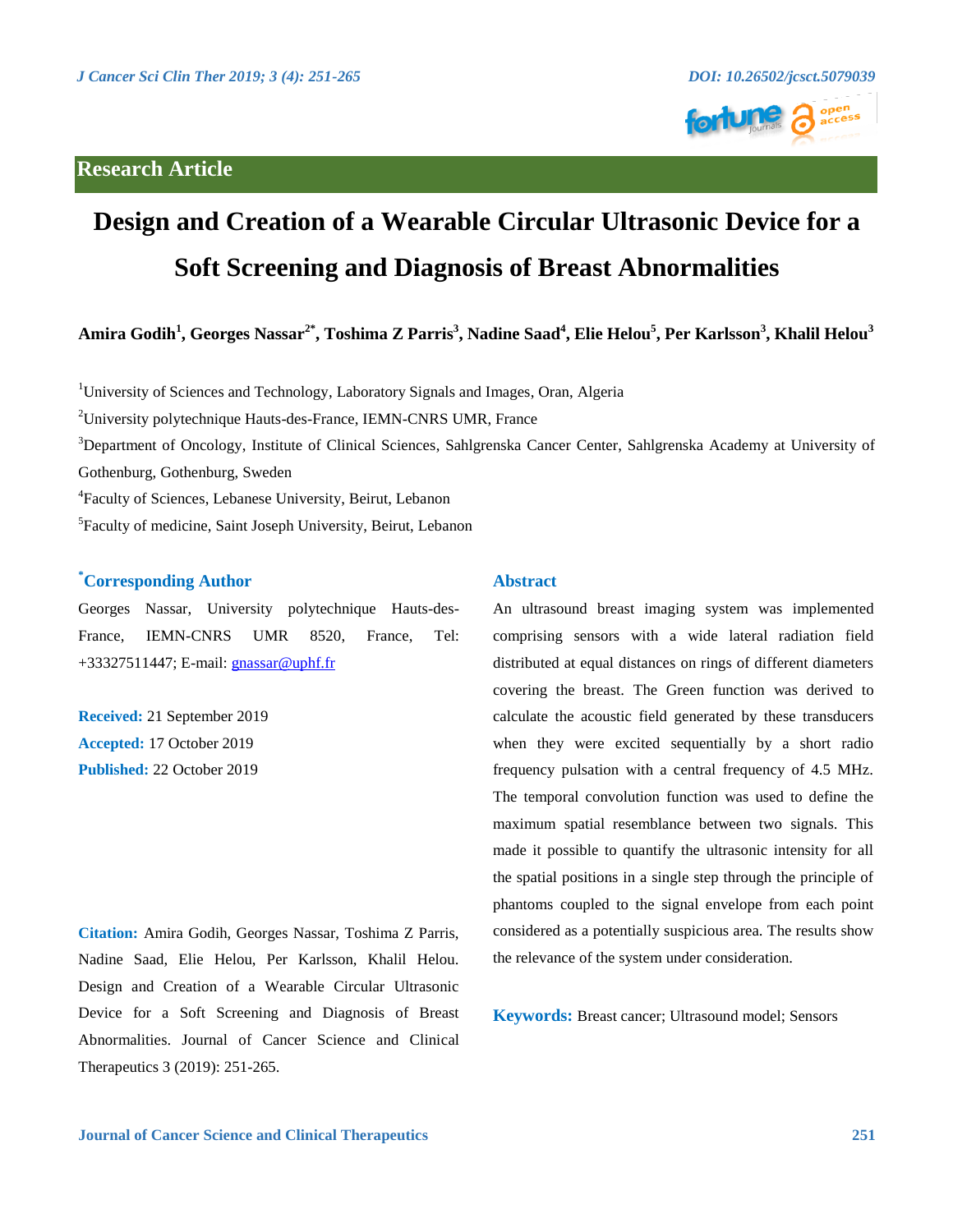**Abbreviations:** TVDT-tumor volume doubling time; 2D; 3D-two; three dimensions; USCT-Ultrasound Computer Tomography; SAFT-synthetic aperture focusing technique; ROI-region of interest; BIC-Bayesian Information Criterion; LLF-likelihood function;  $K_i^j$ -wave number vectors;  $C_m^n$ wave velocity;  $a_m^{\text{n}}$ -amplitude of displacement;  $p_m^{\text{n}}$ normalized displacement polarization vector; E/R-ultrasonic Emitter/Receiver

#### **1. Introduction**

Breast cancer is the most common malignancy among women worldwide, with 1.7 million women diagnosed annually [1]. Breast tumors grow exponentially with a tumor volume doubling time (TVDT) of about 18 months. The TVDT increases with increasing tumor size, which in turn can increase the risk of metastatic spread and death. Detecting cancer before it metastasizes is practically the only way of stopping the progression of the disease and saving the patient. For this purpose, it is necessary to diagnose the disease at an early stage and determine whether the tumor is benign or malignant. The 5-year survival rate for early-stage breast cancer is currently between 75% and 90%. The structure of a healthy female breast is complex. It is composed of adipose and connective tissue, lobes, lobules, and lymph nodes, the amounts of which vary from woman to woman. Studying the anatomy of this structure would help improve understanding of the ultrasound images collected within the framework of this work. However, the ultrasound model of the mammary gland changes with age, health status, and hormonal cycle. Thus, ultrasound images may even differ between young, healthy women despite a similar number of mammary glands and amount of connective tissue fat. Changes in the menstrual cycle (increase in size, density, modularity, and tenderness of the chest in the second half of the cycle) do not produce a significant effect on the ultrasound model; increased echogenicity due to edema can be an advantage and highlights the ability of this technique to visualize solid or liquid masses.

Moreover, mammography screening is currently available for women at average risk of breast cancer aged between 40 and 75 years. Young women have relatively dense breasts so their mammograms can be difficult to interpret. However, several clinical studies have demonstrated that ultrasound imaging can detect micro-calcifications in dense breasts that potentially lead to 30% of metastatic cases. Ultrasound imaging systems used nowadays are bulky so examinations are time-consuming and have high false-positive rates, which warrants the need for a reliable, connected diagnostic system, delivering an almost real-time result that is accessible to all. Several studies have recently contributed to our understanding of the mechanisms that control tumor development and the diagnosis of cancer at physical, chemical, and biological levels. Györffy et al. [2] use a biomarker approach to develop multivariate prediction models by quantifying the estrogen receptor (ER) and proliferation-related genes. The studies by McCart Reed [3], Martelotto [4], Eriksoon [5], Haber [6], and Koopman [7] focus more on physical applications for the detection or quantification of tumor masses, whereas Padamsee et al. [8] summarize different known and unknown factors driving a woman's decisions regarding breast cancer risk management methods. During the past decade, many research teams and commercial companies have developed ultrasound imaging systems to visualize 2D or 3D images of the breast using antenna of different shapes (e.g., circular, semicircular, matrix or conical). Nevertheless, most of these systems are bulky and the images are acquired in a ventral decubitus position, as the patient must immerse her breast in a tank of water for more than half an hour.

Unfortunately, ultrasound imaging still has the disadvantage of being operator-dependent, which can lead to high falsenegative rates if the operator lacks experience. Several solutions have been developed to solve this problem. In this section, we present a non-exhaustive list of the technologies that have been developed such as the work by Anastasio et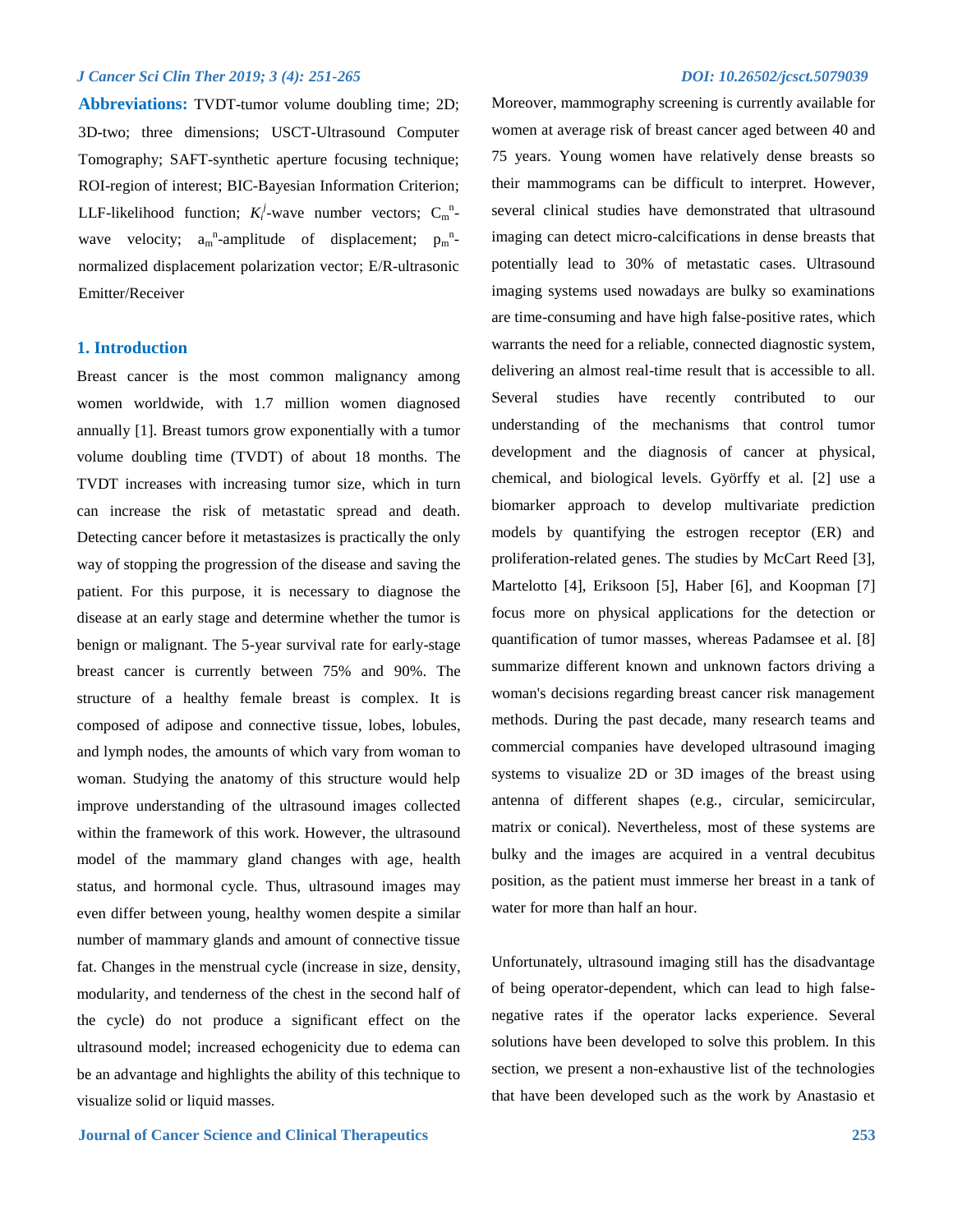al. [9] based on two circular antenna systemscomprising1024 and 512 elements continuously emitting a cylindrical wave at 1 MHz and 0.4 MHz, respectively. The reconstruction algorithm is similar to the conventional diffraction tomography procedure with an assumption of rectilinear propagation. Reiser et al. [10] use a circular antenna at 1.5 MHz containing 256 elements. Their imaging technique consists in recovering the reflected fields and transmitting them with an apodization of 20°. The reconstruction algorithm is based on the Radon transform assuming rectilinear wave propagation; the reconstructed image has a resolution of 2.5 mm  $\times$  0.3 mm  $\times$  0.3 mm. Ruiter et al. [11, 12] use tomography based on a cylinder 15 cm in length and 18 cm in diameter containing 157 bars with 8 emitters and 32 receivers each. The system (USCT1) is immersed in water and rotated six times to achieve a spatial resolution of (0.2  $mm \times 0.2$  mm). To optimize the isotropy of the 3D configuration, they propose another system (USCT2) based

on a semi-elliptic shape with 628 emitters and 1413 receivers oriented randomly. The synthetic aperture focusing technique (SAFT) algorithm is used and the reconstruction is achieved by assembling the various echoes (A-scan). Rouyer et al. [13] use a semicircular antenna containing 1024 elements, which makes it possible to obtain sagittal cuts through rotations. The filtered elliptic back-projection reconstruction algorithm was used. Hence, the search for technologies to improve the quality and simplicity of tumor detection will help improve prospects with regard to treatment and surgery, empower women to make informed, coherent decisions, and contribute to positive health outcomes.

Our present work based on an ultrasound system with sensors distributed uniformly on rings of different diameters thus covering almost the whole breast (Figure 1), aims to meet this need. The wide lateral radiation field of these sensors is the key feature in this study.



**Figure 1:** Illustration of the layout of the ultrasonic imaging system. Rings equipped with an adequate number of electromechanical elements (piezo) that can be adapted to the morphology of the breast. Cyclic excitation of Emitter/Receiver units covering the entire organ compile images of the transversal sections of the breast.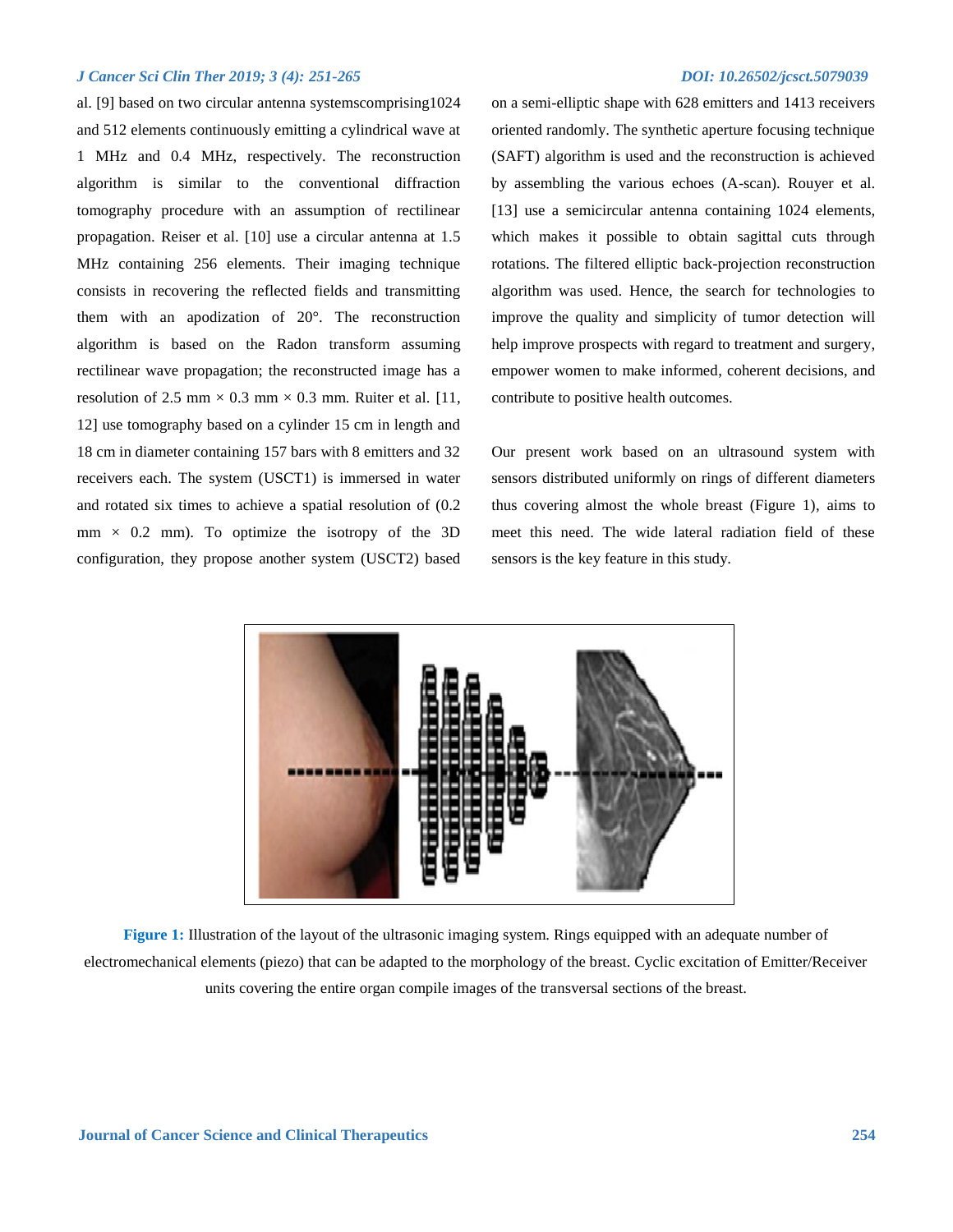From a physiological point of view, the breast is a relatively uniform organ with about twenty identical lobes distributed symmetrically around the nipple. Figure 2 shows the different layers of the successive tissues constituting the

breast. Observing these structures provides a direct means of quantifying any alterations that result from mammary pathologies as soon as they become perceptible.



**Figure 2:** Female Breast anatomy [14].

In this context, we have developed an ultrasound approach based on the phenomenon of lateral diffraction of the ultrasonic field coupled, by impedance breakdown, to a suspicious cellular biomass. According to Lockwood and Willette [14, 15], a diffusion impulse response formulation provides access to spatial (shape) information from secondary sources which are a core element relating to our study. Then, the definition of a critical convolution threshold for the resemblance functions associated with ultrasound measurements reduces the effects of phase fluctuation, leading to a systematized inspection of suspected cancerous areas.

### **2. Methods**

# **2.1 Numerical approach: Quantification of backscattered signal intensity**

The backscattered echo envelope of the signal received was modeled using the Rayleigh statistical formula [16, 17] based on the Nakagami distribution. In this case, the density of the backscattered intensity was exploited to define the boundaries of the target regions through a gamma mixture differentiating the boundaries with distinct mechanical impedances (presence of speckles). The definition of phantom tissues led us to define retro intensity levels diffused in a gamma mixture by each "pixel". This pathway was explored for ultrasound speckle location delineating the boundaries of the region of interest (ROI). The signalshaping factor and the relative weight of the gamma mixture led to the delineation of regions containing suspicious boundaries (Figure 3).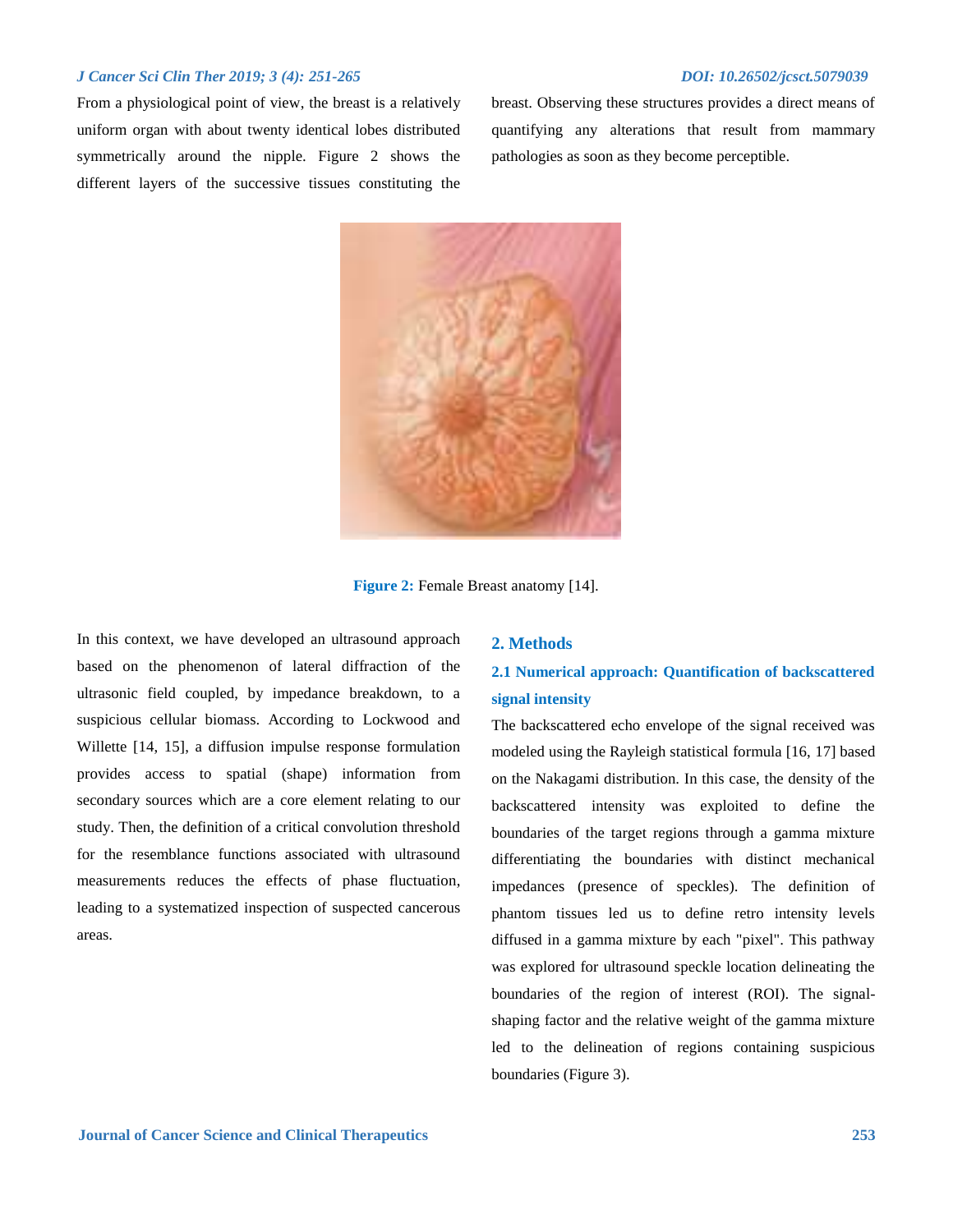

**Figure 3:** Elementary image for inclusions based on the phantom scattering process.

**2.1.1 Region of interest (ROI):** According to Shankar [17], Destrempes et al. [18, 19], and Tsui et al. [20], the density of the backscattered intensity from a homogeneous region is given by the following equation:

"species"and the density function of the backscattered intensity can be expressed in terms of a gamma mixture of n components as

$$
f(z) = \left(\frac{m}{Z_0}\right)^m \frac{z^{m-1}}{\Gamma(m)} e^{\frac{m}{Z_0}z}, z \ge 0
$$
\n(1)

$$
f(z) = \sum_{i=1}^{n} p_i f_i(z)
$$
 (2)

Such that the weights  $p_i$  satisfy the total probability rule

Where  $Z_0$  represents the average intensity,  $\Gamma$  is the gamma function, and *m* is a positive parameter.

**Journal of Cancer Science and Clinical Therapeutics 254** Conversely, Atapattu et al. [21], Pereyra et al. [22], and Vegas Sanchez-Ferrero et al. [23] suggest that scattering of a heterogeneous area can be treated as a contribution of the weighted sums from different types of scattering or

$$
\sum_{i=1}^n p_i = 1
$$

Equation (1) generalized then becomes

$$
f_i(z) = \frac{z^{\alpha_i - 1} e^{\frac{z}{\beta_i}}}{\beta_i^{\alpha_i} \Gamma(\alpha_i)}, i = 1, 2, \dots, n
$$
\n(3)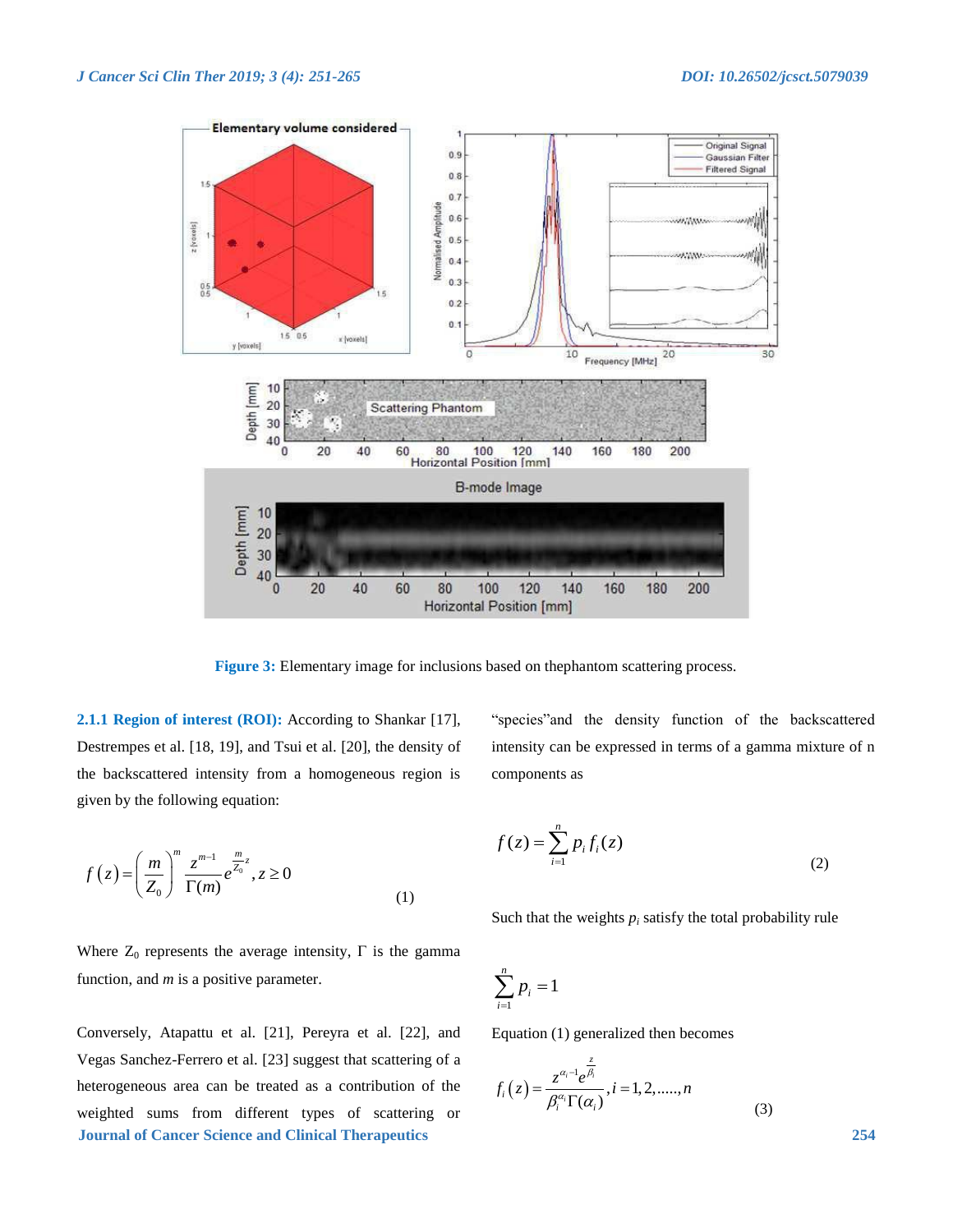For  $n = 1$ , Eqn. (2) is related to the density of intensity in a homogenous speckle with  $m = \alpha_1$  and  $Z_0 = \alpha_1 \beta_1$ . The formatting parameters are  $\alpha_l$  and the scale factors are  $\beta_l$ . Each component  $i = 1, 2, ..., n$  represents a unique kind of diffusion. Equation 2 defines *(3n-1)* parameters for *n* gamma density components. Theoretically, as the number of cells is smaller than the number of parameters to be estimated, the most suitable way of validating the density of the mixtures is the Bayesian Information Criterion [24] using the following equation:

$$
BIC = -2\log(LLF_{opt}) + [3n - 1]\log(n)
$$
\n(4)

The convergence of this equation is based on a two-step iterative method:

The first step determines the expected value of the loglikelihood of the data [25]. The second step maximizes the log-likelihood to obtain the parameters of the mixture of morphological intensities. Iterations are performed while continually adjusting the parameters until a stable loglikelihood function is reached that reflects the optimal parameter values. By processing the data samples

independently, the log likelihood (LLF) function is:  
\n
$$
LLF(q) = \sum_{j=1}^{N} \log [f(z_j)] = \sum_{j=1}^{N} (\log p_i f_i(z_j | \alpha_i, \beta_i))
$$
\n
$$
q = 1, 2, \dots, Q
$$
\n(5)

Where *Q* represents the iteration number and *N* is the number of data samples.

The expression produces a set of optimal parameters for a given number of components *n* if

$$
LLF(k+1) - LLF(k) \longrightarrow 0 \tag{6}
$$

The trend towards zero of this equation defines the lower threshold related to the heterogeneity of the breast tissue. A non-zero value indicates the probable presence of a suspicious speckle that can be assigned to a pixel of order "n". According to Klaeskens et al. [26], the best model is obtained if the differences between the BIC values are small. Let *BICmin* and  $\Delta_k$  be defined as

$$
\Delta_k = BIC (k) - Bic(min); k = 1, 2, 3..., n \tag{7}
$$

Once the selection of a model  $(n = k)$  is based on  $\Delta_k$  being zero, a detection threshold value is suggested. The choice of the value depends on the nature and the form of the signals received that are refracted by the heterogeneity of the tissues.

In this context, the model with the lowest *BIC* value has the highest probability:

$$
P(k, z) = \frac{1}{\sum_{k=1}^{n} e^{-\frac{1}{2}\Delta_k}}
$$
, with BIC(min) = BIC(k) k = 1, ..., n (8)

leading to a noticeable simplification, as the case classification will be reduced over the range 0 to 1.

Based on a Matlab Math works formulation, the algorithm solution gives parameters for Eqn. (3). Table 1 shows the following data in both extreme cases for a homogenous area without edges(no visible boundary) and for existing edge interface layers.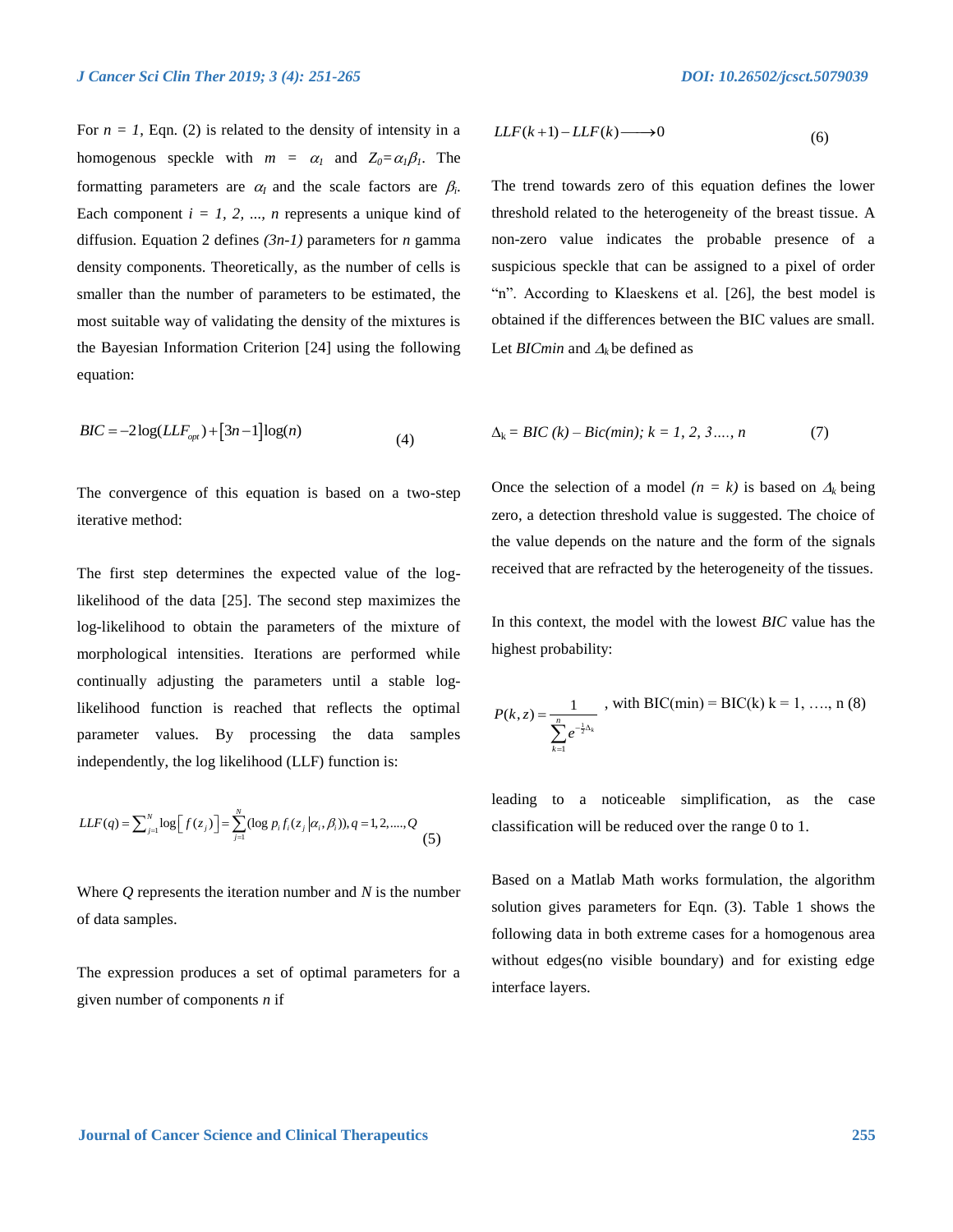| <b>ROI</b>               | n   | $\alpha$ | Normalized $BIC_{min}$ | $LLF(k+1) - LLF(k)$ | Probability |
|--------------------------|-----|----------|------------------------|---------------------|-------------|
| No boundary              |     | 0.9      | <br>0.4                | 0.01                | 0.6         |
| <b>Contains boundary</b> | . . | 0.6      | 0.1                    | 0.7                 | 0.9         |

**Table 1:** Data in both extreme cases for a homogenous area without edges(no visible boundary) and for existing edge interface layers.

# **2.2 Physical approaches: Ultrasonic Quantification Parameters**

This work reports a complete mathematical model of the behavior of ultrasonic waves in viscoelastic liquid/solid multilayer human breast tissue to quantify the optimal ultrasonic parameters to improve the preservation of human health and establish a "soft" therapeutic or diagnostic tool without the risks linked to current equipment, e.g. MRI and X-Ray. We discuss the displacement of ultrasonic fields and the boundary conditions at two interfaces between different media: skin, fat, lobes, and tumor. From a physical point of view, the continuity of the displacements and the normal and shear stresses are respected. To reach our goal, the transfer matrix approach involving the viscosity and the mixed boundary conditions was used to model wave propagation. With this method, the matrix describing the multilayer structure can be obtained by multiplying the matrices of the same order describing each layer. The displacement and stress at the multilayer surface can thus be expressed as a function of those at the posterior surface by taking into account the angle of refraction.

**2.2.1 Layer characterization using a matrix approach:**  Consider a multilayered structure consisting of *N* layers of different nature and thickness bounded by two fluid semispaces, as shown in Figure 4. The layers and interfaces separating them are indexed *i*, with *i* varying from *1* to *N*. The upper and lower semi-spaces along with the corresponding interfaces are indexed *0* and *N+1*, respectively. The coordinate system was chosen so that the incident plane coincides with the x, z plane, hence the components of all vectors are only expressed in terms of x and z. For an incident plane wave on the upper interface of the structure with an incidence angle  $\theta_0$ , the number of partial plane waves n propagating in each medium depends on the nature of the latter. For each layer, a local spatial coordinate is selected at the top of the m<sup>th</sup> layer  $(z = z_{m-1})$ for waves propagating in the  $+z$  direction, denoted by the superscript  $n^+$ , and at the bottom of the i<sup>th</sup> layer ( $z = z_m$ ) for waves propagating in the -z direction, denoted by the superscript  $n^{-}$ , hence,  $n = n^{+}$ ,  $n^{-}$ . The corresponding wave number vectors are

$$
\boldsymbol{k}_{m}^{n^{+}} = \begin{bmatrix} k_{x_{m}}^{n^{+}} & k_{z,m}^{n^{+}} \end{bmatrix}^{T}, \boldsymbol{k}_{m}^{n^{-}} = \begin{bmatrix} k_{x_{m}}^{n^{-}} & k_{z,m}^{n^{-}} \end{bmatrix}^{T} \tag{9}
$$

Where T denotes the transpose vector and  $k_{z,m}^{n^-} = -k_{z,m}^{n^+}$ . Moreover, applying Snell's law, the projection of these wave number vectors on the x-axis for all the modes in all layers should be equal, which gives

$$
k_{x_m}^n = k_{x_0} = k_0 \sin \theta_0 = k_x \,\forall n, m \tag{10}
$$

with  $k_0$  being the wave number in the incidence medium. In general, for a plane wave of index m in layer m, the wave number can be expressed as

$$
k_m^n = \frac{\omega}{c_m^n} = \sqrt{(k_x)^2 + (k_{z_m}^n)^2}
$$
 (11)

with  $c_m^n$  being the corresponding wave velocity and  $\omega$  the radial frequency.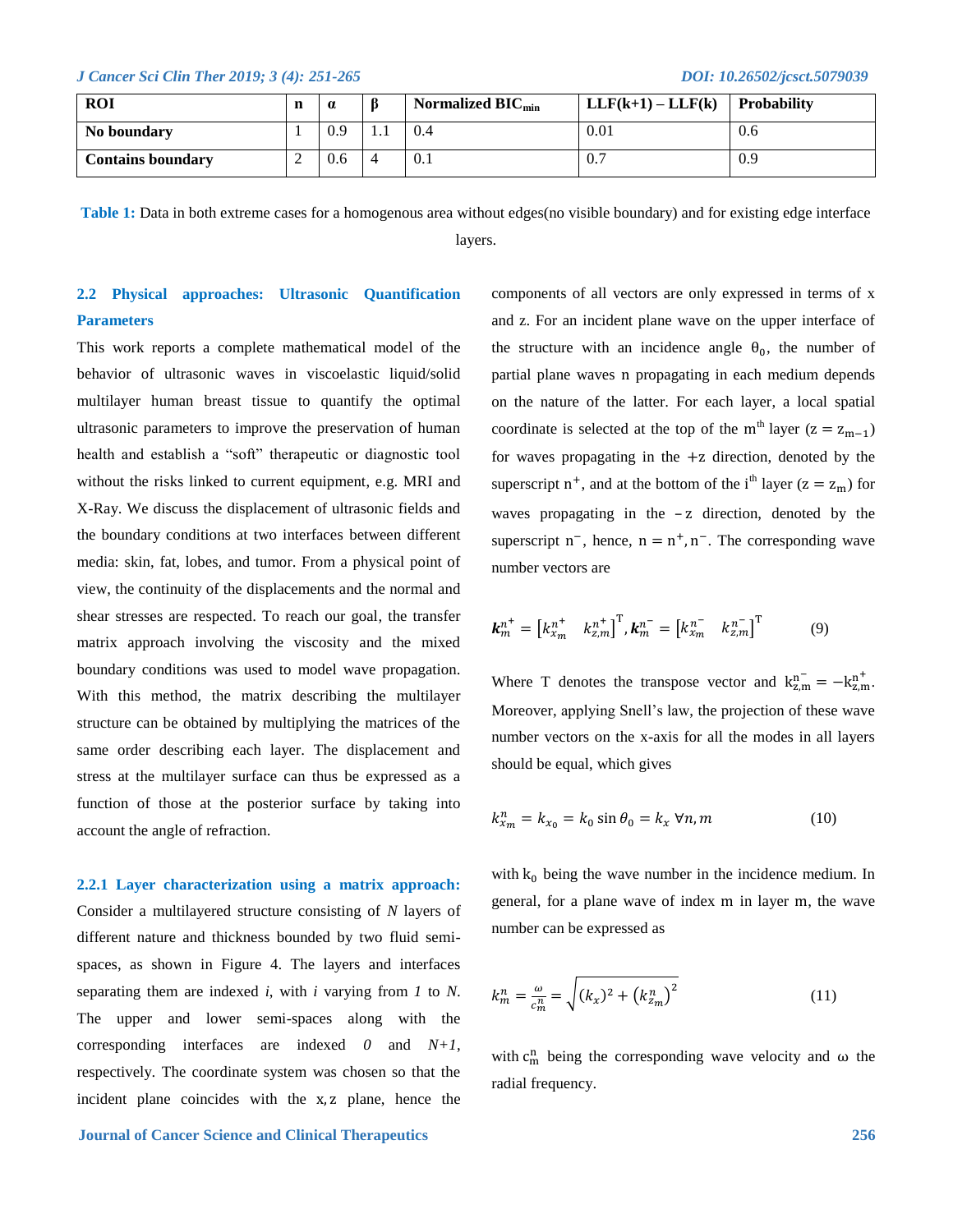Therefore, the total displacement in a given layer m is the summation of all displacements relative to each propagating wave mode and is expressed as follows:

$$
\mathbf{u}_{m}(x, z) = e^{j(k_{x}x - \omega t)} \left( \sum_{n}^{n+} a_{m}^{n+} p_{m}^{n+} e^{jk_{2m}^{n+}(z - z_{m-1})} + \sum_{m}^{n-} a_{m}^{n-} p_{m}^{n-} e^{jk_{2m}^{n-}(z - z_{m})} \right)
$$
(12)

Where  $a_m^n$  is the amplitude of the displacement and  $p_m^n$  is the normalized displacement polarization vector that is parallel to the wave number vector for a longitudinal wave and

orthogonal to it for a transverse wave. The harmonic time dependence term  $e^{j\omega t}$  is intentionally suppressed in the following. An algorithm based on a matrix formalism was developed to deepen the understanding of the ultrasonic behavior of multilayer human tissue. The reflection and transmission of ultrasonic waves in a combination of different layers (lobular, fat...) were studied. Based on such an algorithm, the refraction coefficient diagrams were quantified with varying frequencies and wave angles of incidence.



**Figure 4:** A Multilayered structure consisting of N layers.

**2.2.2 Model Validation:** As discussed previously, the phantoms consist of a collection of target points in a highly diffusive region (ROI with edges). The phantoms are

generated by finding their random position in a large cube, then assigning Gaussian amplitude to each phantom (Figure 5).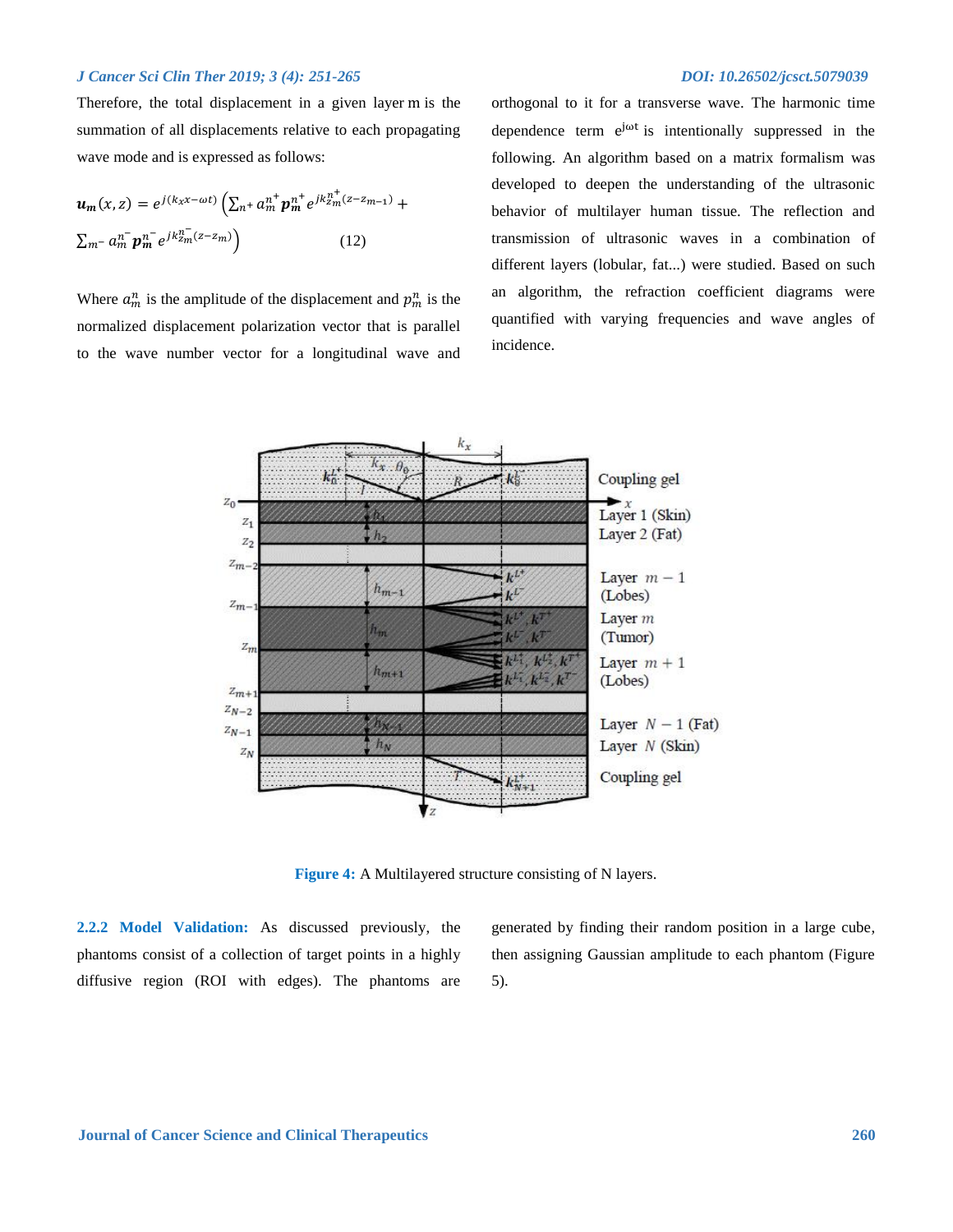

**Figure 5:** Numerical model based on the incursion, in a given volume (same order of size as the breast), of heterogeneous porosities with various physical properties. This model, dedicated to the detection of internal boundaries through ultrasound groups in Emission/Reception, includes 10 sensors evenly distributed around a circular ring.

In order to define the boundary conditions of the different interfaces encountered by the propagation of the wave (breast anatomy) and to quantify the necessary non-detrimental energy for optimal detection, a discrete study based on one ultrasonic ring was carried out in which we introduced phantoms in a given elementary volume. If the diffuser resided in a healthy region, the amplitude was set to zero. In a highly scattering region, the amplitude was multiplied by 10. The target points were fixed a tan amplitude of 10 compared to the standard deviation of the Gaussian distributions of 1. The quality of the ultrasound diagnosis

depends on the operator as well as the position of the probe and the section considered. In fact, conventional ultrasound scans orthogonal to the path of ducts neglect an important marker, which is based on the symmetrical anatomy of the breast. Even though the anatomy varies more or less from one person to another, our approach not only provides a positioning reference system but also an effective inspection strategy. Physical models are based on the equidistant distribution of ultrasonic sensors with circumferences of different diameters centered on the horizontal axis passing through the nipple (Figure 6).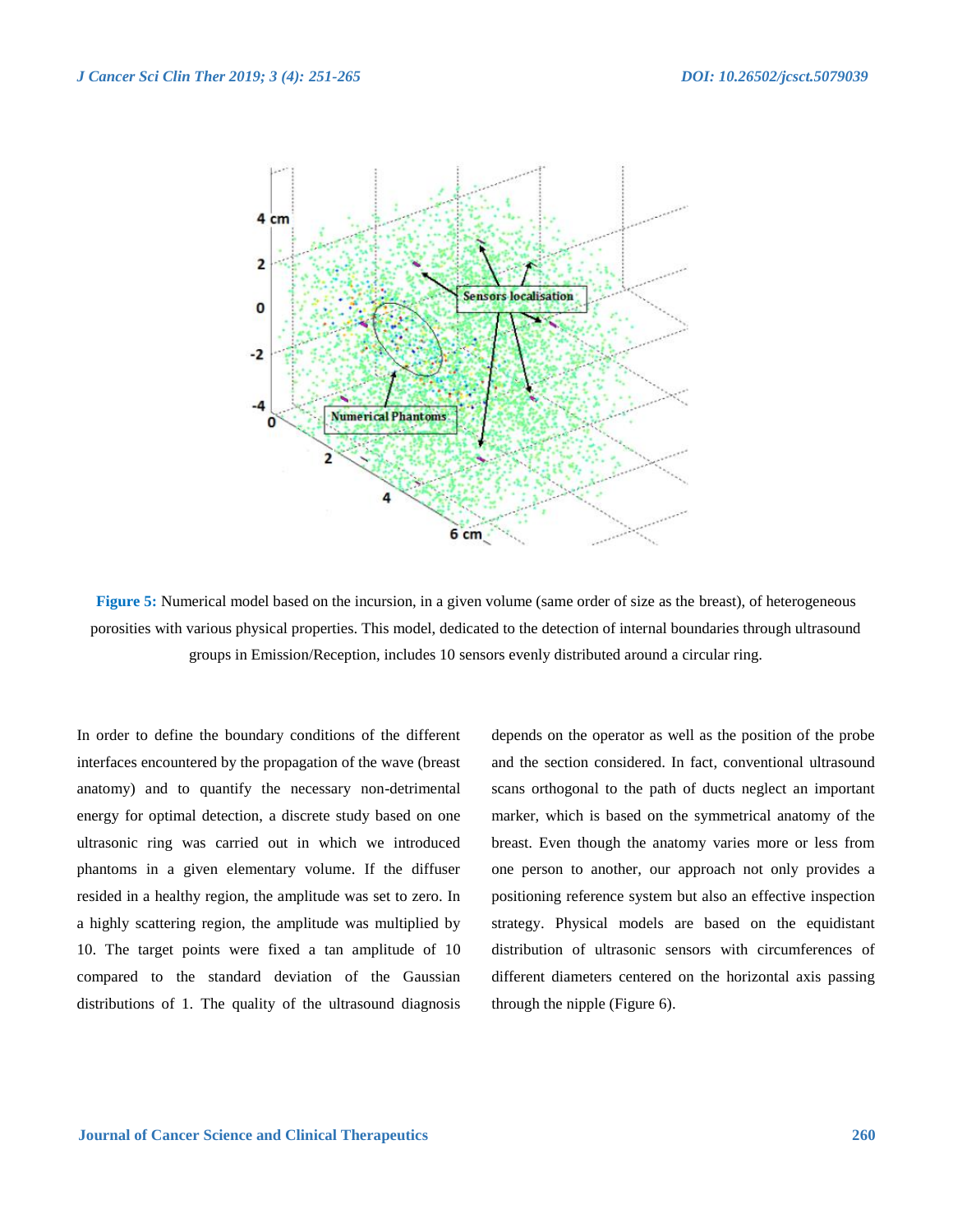

**Figure 6:** Illustration showing images of different lateral sections of the breast applying a detection threshold based on the BIC value applied.

Figure 7 shows the results from the model based on the detection of phantoms imitating biological breast tissue. Based on the contribution of the sum of the refracted amplitudes received by the different receivers, the images show lateral sections of the breast given by each ultrasound ring. From a physical point of view and for in-vivo

applications, the characteristics of each elementary sensor were adapted to obtain a wide lateral radiation field (Figure 7) to compare the critical shape threshold for each E / R group by exploiting the symmetrical similarity of the lateral sections of the breast.



**Figure 7:** Ultrasonic radiation field and physical characteristics of each elementary Emitter/Receiver sensor.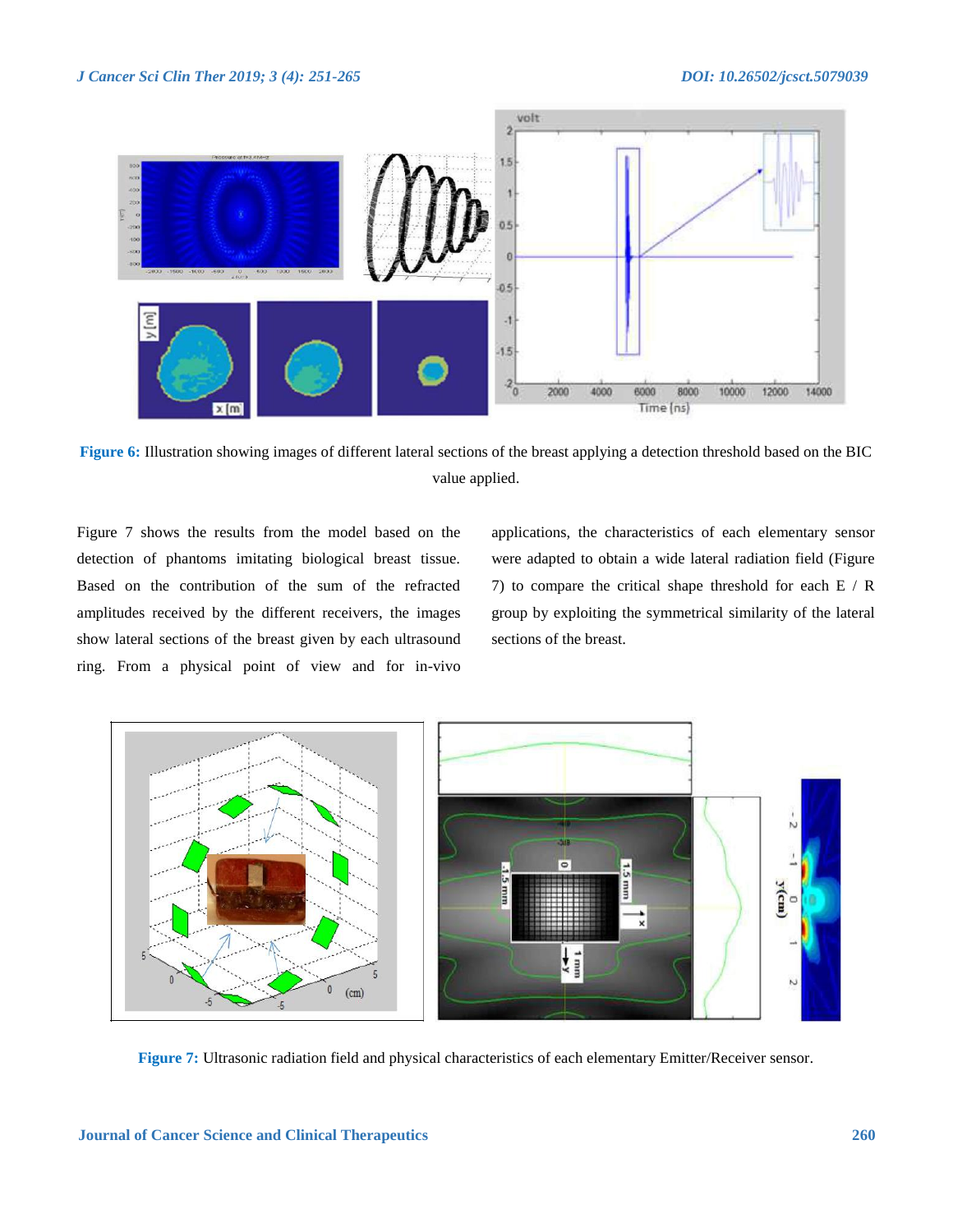To minimize the computation time, we considered an area with a circumferential distribution (2D) whose spatial distribution of the sensors, uniformly distributed, respects the boundary conditions and the interference phenomenon. To cover the 2D plane of a lateral breast section, the ultrasound excitation/reception protocol follows a cyclic rotation so that the transmitter at the starting time  $t_0$  becomes a receiver at  $t_{(0)}$  $+$  1) after a full rotation. Starting from a spatial reference based on the BIC (not exceeding a critical threshold) accessible by analysis of the signals from the successive E / R groups, the signal processing algorithm could be significantly reduced by eliminating data (signals) with a

very high correlation coefficient and focusing only on the areas where the gamma mixture was detectable.

#### **3. Results**

#### **3.1 Spatial Speckle detection and delimitation**

In practical terms, the likelihood algorithm was applied to compare the two signals received by receivers R1 and  $R(k+1)$  located on either side of the emitter Ei (Figure 8). For each transmission/reception trio (Ei / R1; R  $(k + 1)$ ) associated with a given pixel, the morphology of the envelopes and the wave travel times were taken into account to estimate the intensities received and the exact spatial location of the "pixel"concerned.



**Figure 8:** Ultrasonic measurement principle adopting a cyclic Emission/Reception protocol taking into account the wave propagation time of flight and the angle of refraction at the tissue interfaces.

To define a spatial reference for the positioning of the ultrasound ring, we considered the tendency towards zero for Eq. 6. In other words, the maximum resemblance between two signals received jointly by the receivers forming the group  $E / Ri$ ,  $R (k + 1)$ . Consequently, the transfer function governing the position of the scattering point will allow its spatial identification, which leads to the measurement of the time of flight of the wave emitted and refracted by the ROI in the mass. Indeed, the analysis of the ultrasonic magnitudes of the signals received will make it possible, based on

exceeding a certain critical similarity threshold between the two receivers, to define the existence of the interfaces in a separate gamma mixture and consequently suspicious ROI. For the latter, the amplitudes resulting from the contribution of different sensors are then added together until a significant image of the suspicious speckle is obtained. Clinically, a bra equipped with 10 ultrasonic sensors integrated into a ring 10 cm in diameter covering the base of the breast was used to compare data obtained in a real situation using our concept and other techniques such as X-Rays. A 1000 x 1000-pixel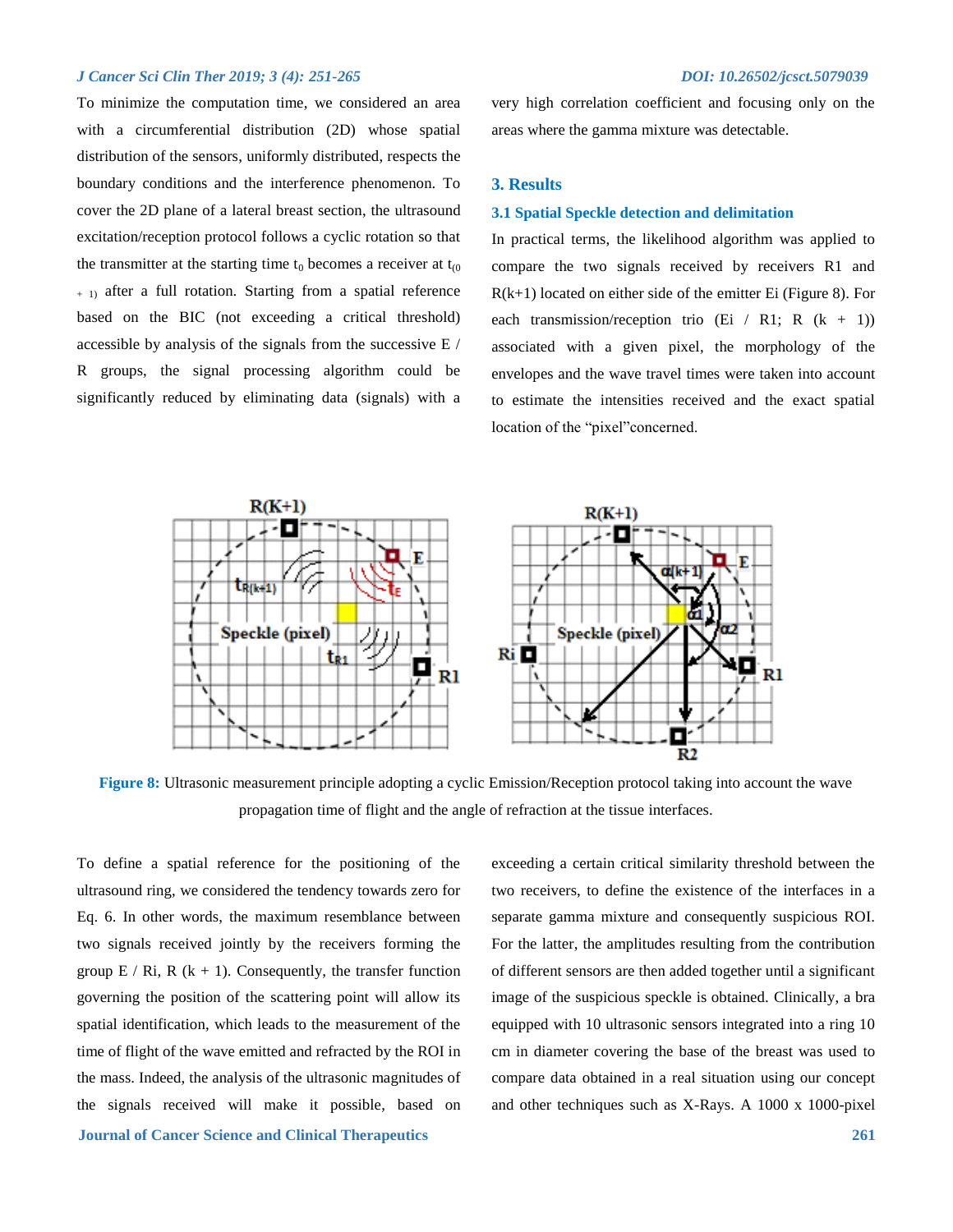sample of the lateral section of the breast was obtained with spatial identification of each pixel. Physically, these results in a spatial sampling of the computing grid equivalent to a wavelength of 0.3 mm. Each pixel on the map is assigned an ultrasonic velocity, an impedance, and an angle of refraction, which are assumed to be representative of the type of tissue constituting the breast, *e.g.* fat, lobes.

From a statistical point of view, the spatial correlation functions per sensor group  $(E / Ri, Ri)$  were used to describe the size, shape, distribution, and mechanical properties of the medium. By exploiting the Gaussian form factor and the density of the envelope intensity, we were able to isolate and then amplify the ROI zone, thus expressing the presence of heterogeneity that goes beyond the anatomical standard of the breast. In the medical field, this would indicate the presence of structural anomalies. Figure 9 shows good agreement between the 2D image, the sample from the model adopted in this study, and the X-Ray mammography.



**Figure 9:** *In vivo* clinical application showing the speckle detection potential using a prototype ultrasound "bra" compared with an X-Rayimage.

# **4. Discussion**

To make this concept useful, reliable, and safe, the bra covering the whole breast will be equipped with a "mechatronics" system thus ensuring the standardization of the measurement parameters (normalized positioning of the sensors) with optimal physical adaptation. This "Hard" concept of optimal coupling conditions (medical gel microinjection, if necessary, between the sensor and the breast) will optimize the transition and the reliability of the information carried by the ultrasonic signal and consequently ensure minimum uncertainty regarding the analyses and an optimized algorithm for "real-time" diagnosis. Moreover, a communication module and "smart phone" interface will be integrated into the bra to make the overall concept autonomous and connected.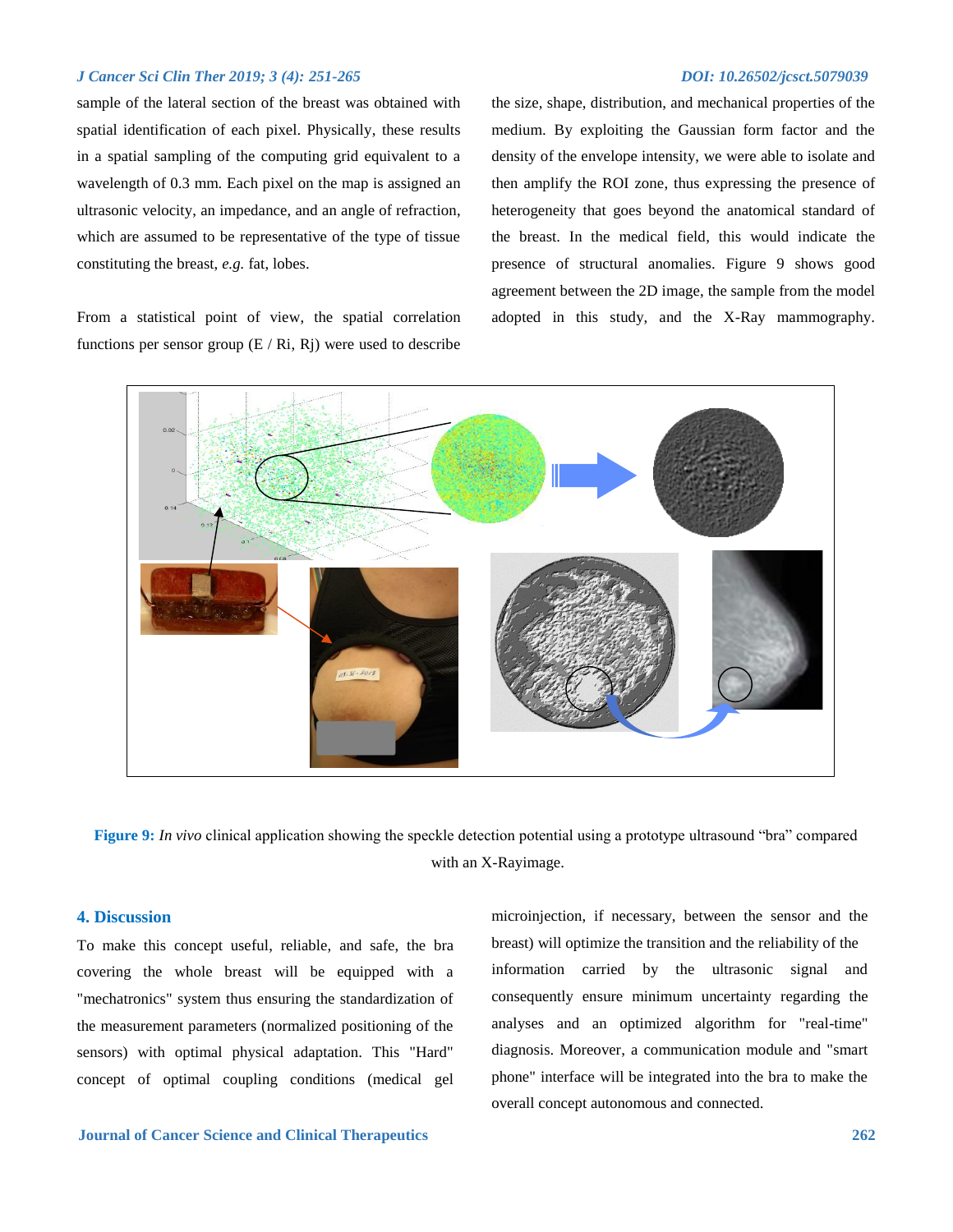#### **5. Conclusion**

In this work, we implemented "soft" ultrasound characterization and imaging technology for diagnosing breast cancer. One of the objectives of this work was to attain unrestricted access to early screening and apply the result to a preventive therapeutic tool to mitigate overall breast cancer metastasis. The information resulting from an application like this will have a preventive role through an individual examination in order to:

1. Evaluate the variation in the physical properties of the matter in relation to normal biological variations (stress, hardening, calcification...)

2. Verify good conditions for prosthesis implantation: physical compatibility

3. Use radiation-free, "soft" technology that monitors the progression of the physical condition of a "treated organ", especially for people at risk who have undergone surgery and/or chemotherapy.

In this context, a prototype instrumented bra (possibility of being connected to a cell phone interface) was developed using ultrasonic sensors with optimized field radiation integrated in torings to cover the entire organ under investigation.

# **Acknowledgments**

We are grateful to the Institute of Electronics, Microelectronics and Nanotechnology laboratory in Villeneuve d'Ascq (France) and the Signal processing laboratory of the "Université des Sciences et Technologie 'Oran" for their ultrasound concept design and Computer Sciences analysis support.We would also like to thank the medical establishment that allowed us to conduct tests on its premises.

### **Funding**

**Journal of Cancer Science and Clinical Therapeutics 263** This work was supported by grants from the Swedish Cancer Society (CAN 2012/406; CAN 2015/311; K H), the

King Gustav V Jubilee Clinic Cancer Research Foundation (2016:65; KH), and the LUA/ALF-agreement in the West of Sweden health care region (PK).

### **Availability of data and materials**

Not applicable.

#### **Authors' contributions**

GN and KH were responsible for the overall study concept. AG was responsible of signal analysis algorithm and signal processing concept. GN and NS contributed to the experimental concept design. AG and GN collected the physiological data. PK, TZP and EH contributed to the statistical analyses. KH, PK and EH provided technical and material support. GN, AG and TZP performed the experiments. AG, GN, KH and TZP wrote the manuscript. All authors reviewed, edited, and approved the final manuscript.

# **Authors' information**

Not applicable.

#### **Ethics approval**

Not applicable

### **Consent for publication**

Not applicable.

#### **Competing Interests**

The authors declare that they have no competing interests.

#### **References**

- 1. DeSantis C, Ma J, Sauer AG, et al. Breast Cancer Statistics, Racial Disparity in Mortality by State, CA: CANCER Journal for Clinicians 67 (2017): 439-448.
- 2. Balazs Gyorffy, Christos Hatzis, Tara Sanft, et al. Multigene prognostic tests in breast cancer: past, present, future. Breast Cancer Research 11 (2015): 1-7.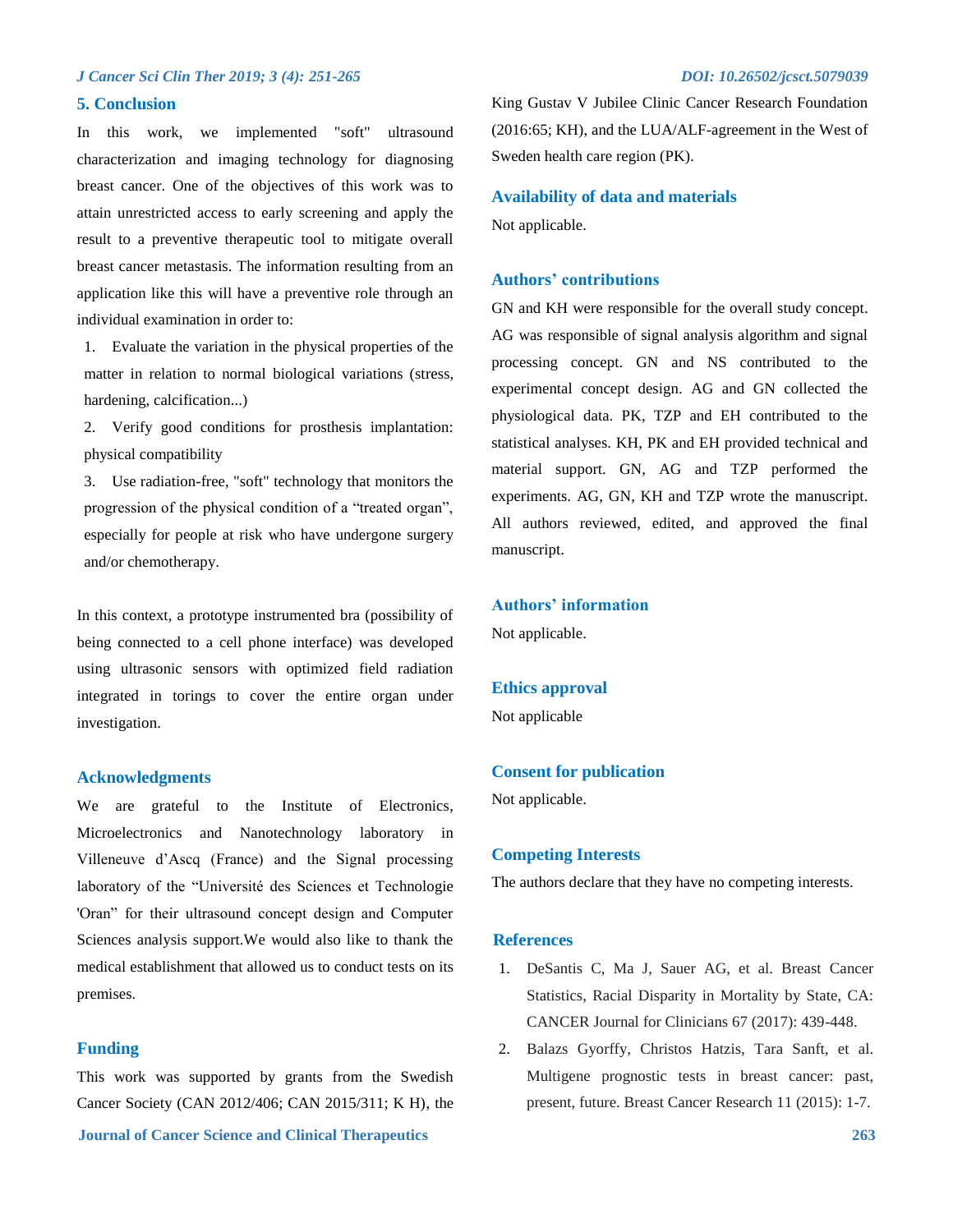- 3. Amy E McCart Reed, Jamie R Kutasovic, Sunil R Lakhani, et al. Invasive lobular carcinoma of the breast: morphology, biomarkers and 'omics. Breast Cancer Research 17 (2015): 1-11.
- 4. Luciano G Martelotto, Charlotte KY Ng, Salvatore Piscuoglio, et al. Breast cancer intra-tumor heterogeneity. Breast Cancer Research 16 (2014): 1-11.
- 5. Mikael Eriksson, Kamila Czene, Yudi Pawitan, et al. A clinical model for identifying the short-term risk of breast cancer. Breast Cancer Research (2017): 1-8.
- 6. Daniel A Haber. Molecular detection and characterization of circulating tumor cells. Proceedings of the AACR-NCI-EORTC International Conference: Molecular Targets and Cancer Therapeutics (2017).
- 7. Timco Koopman, Henk J Buikema, Harry Hollema, et al. Digital image analysis of Ki67 proliferation index in breast cancer using virtual dual staining on whole tissue sections: clinical validation and inter-platform agreement. Breast Cancer Research and Treatment 169 (2018): 33-42.
- 8. Tasleem J Padamsee, Celia E Wills, Lisa D Yee, et al. Decision making for breast cancer prevention among women at elevated risk, Breast Cancer Research (2017): 1-12.
- 9. Mark A Anastasio and Patrick La Riviere. Emerging Imaging Technologies in Medecine, CRC Press, Taylor and Francis Group (2013).
- 10. Reiser and GlickS. Tomosynthesis Imaging, CRC Press, Taylor and Francis Group (2014).
- 11. Ruiter NV, Schwarzenberg GF, Zapf M, et al. 3D ultrasound computer tomography: Results with a clinical breast phantom. In Proceedings of IEEE International Ultrasonics Symposium (2006).
- 12. Ruiter NV, Gobel G, Berger L, et al. Realization of an optimized 3D USCT. In Proceedings of SPIE Medical Imaging (2011): 7968-7905.
- 13. Rouyer J, Mensah S, Franceschini E, et al. Conformal Ultrasound Imaging System for Anatomical Breast

Inspection. IEEE Transactions on Ultrasonics, Ferroelectrics, and Frequency Control 59 (2012): 1457- 1469.

- 14. Mayo Clinic, A to Z Health Guide. Ed.: Scott C Litin (2015).
- 15. Lockwood JC andWillette G. High-speed method for computing the exact solution for the pressure variations in the near field of a baffled piston. Journal of Acoustics Society of America 53 (1973): 735-741.
- 16. Shankar PM. A general statistical model for ultrasonic scattering from tissues. IEEE Transaction on Ultrasonics, Ferroelectrics and Frequency Control 47 (2000): 727-736.
- 17. Shankar PM. Statistics of Boundaries in Ultrasonic B-Scan Images. Ultrasound in Medicine and biology 41 (2015): 268-280.
- 18. Destrempes F and Cloutier G. A critical review and uniformized representation of statistical distributions modeling the ultrasound echo envelope. Ultrasound in Medicine and Biology 36 (2010): 1037-1051.
- 19. Destrempes F, Franceschini E, Yu FTH, et al. Unifying concepts of statistical and spectral quantitative ultrasound techniques. IEEE Transaction on Ultrasonics, Ferroelectrics and Frequency Control 35 (2016): 488-500.
- 20. Tsui PH, Wan YL, Tai DI, et al. Effects of Estimators on Ultrasound Nakagami Imaging in Visualizing the Change in the Backscattered Statistics from a Rayleigh Distribution to a Pre-Rayleigh Distribution. Ultrasound in Medicine and Biology 41 (2015): 2240-2251.
- 21. Atapattu S, Tellambura C, Jiang H. 2011 A mixture gamma distribution to model the SNR of wireless channels. IEEE Transaction on Wireless Communication 10 (2011) 4193-4203.
- 22. Pereyra M, Dobigeon N, Batatia H, et al. Segmentation of skin lesions in 2-D and 3-D ultrasound images using a spatially coherent generalized Rayleigh mixture